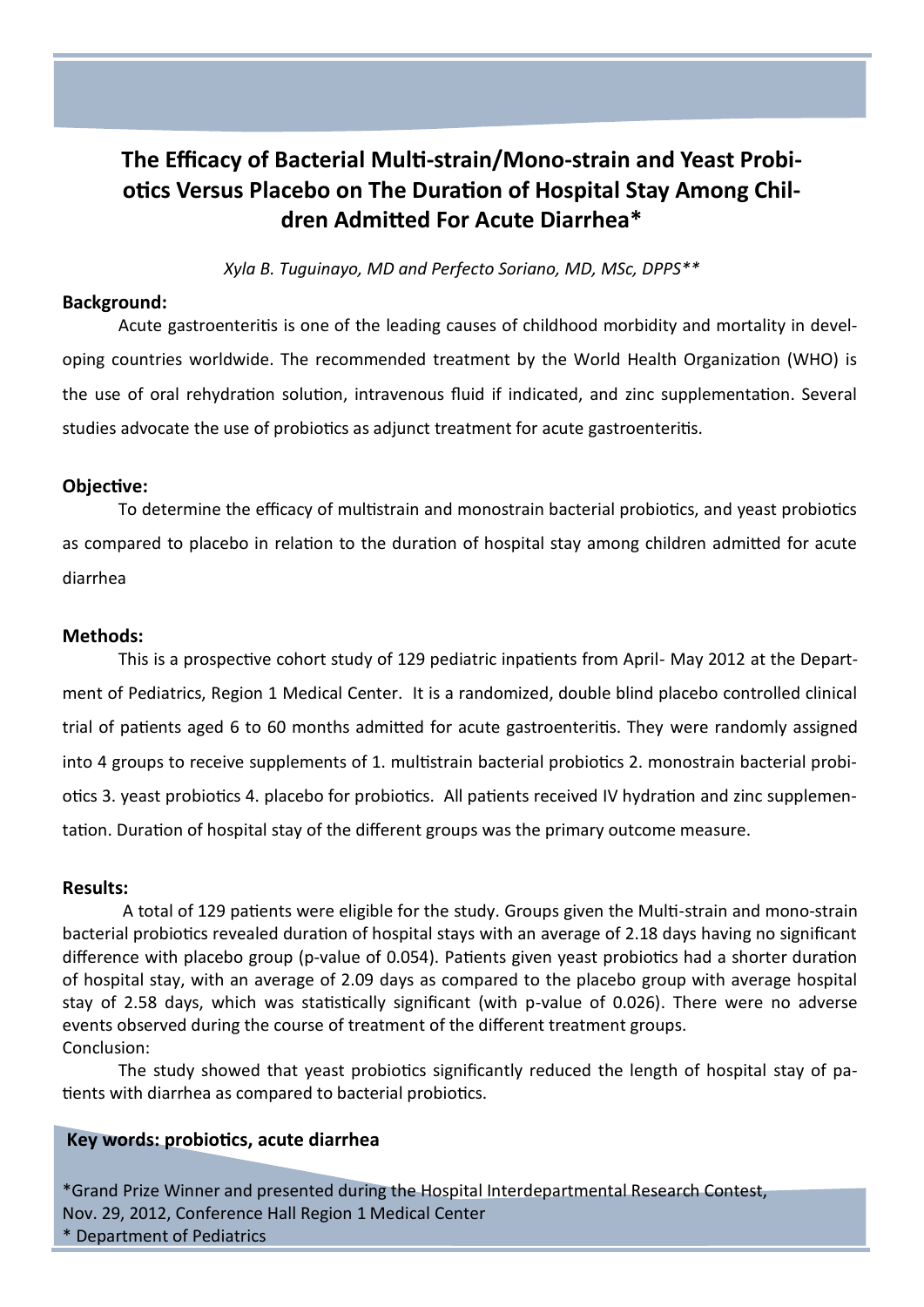#### *Introduction*

Diarrheal diseases are a major cause of morbidity and mortality in infants in the developing ganisms that provide beneficial effects on the world. Department of Health (DOH) annual report health of the host.<sup>5</sup> In recent years, the use of proshowed that among infants, diarrhea ranked se-biotics have entered mainstream medical practice, cond in morbidity and second in mortality.<sup>1</sup> In this as a decrease in the severity and duration of infecinstitution, acute gastroenteritis is the second most tious gastroenteritis has been noted with use of common cause of admission (21.31% of the total some strains. admission of year 2011). $2$ 

of life.<sup>3</sup> Diarrheal disease is widespread all over the efficacy of a probiotic effect often depend on inter-Essential elements in the management of acute the body, and maturation and optimal developgastroenteritis as recommended by the World Health Organization (WHO) includes the guidelines the development and composition of the indigeon the use of reduced osmolality oral rehydration solution formulation, intravenous fluid if indicated, and zinc supplementation, which have been shown to reduce duration and severity of diarrheal episodes.

otics as adjunct treatment for acute gastroenteritis.  $\,$  cal studies fulfilling scientific requirements. $^6$ To date, several types of probiotics were developed and individually studied on their effects on effects of multistrain and monostrain bacterial

different illnesses, including acute gastroenteritis.

Probiotics are nonpathogenic live microor-

World Health Organization (WHO) defines prevention or therapy of gastrointestinal disorders diarrhea as passage of unusually loose stools, usu-is an obvious measure and perhaps the most usual ally at least three times in a 24 hour period. How- application of probiotics because most health ever, a change in stool consistency versus previous effects attributed to them are related directly or stool consistency is more indicative of diarrhea indirectly (i.e., mediated by the immune system) to than stool number, particularly in the first months the gastrointestinal tract. The mechanisms and the world, not only threatens human health but also actions with the specific microflora of the host or greatly affects society and economy. Along with immunocompetent cells of the intestinal mucosa. acute respiratory infections, it is the leading cause The gut (or its associated lymphoid system, GALT) is of death for children less than five years of age.<sup>4</sup> the largest immunologically competent organ in Several studies advocate the use of probi- been demonstrated many times in the past in clini-The use of probiotic microorganisms for the ment of the immune system after birth depend on nous microflora and vice versa. Protection by probiotic bacteria and yeasts with immunostimulatory properties or the alleviation of symptoms and shortening of acute infections are perhaps the best -documented probiotic effects, and these have

This study was designed to determine the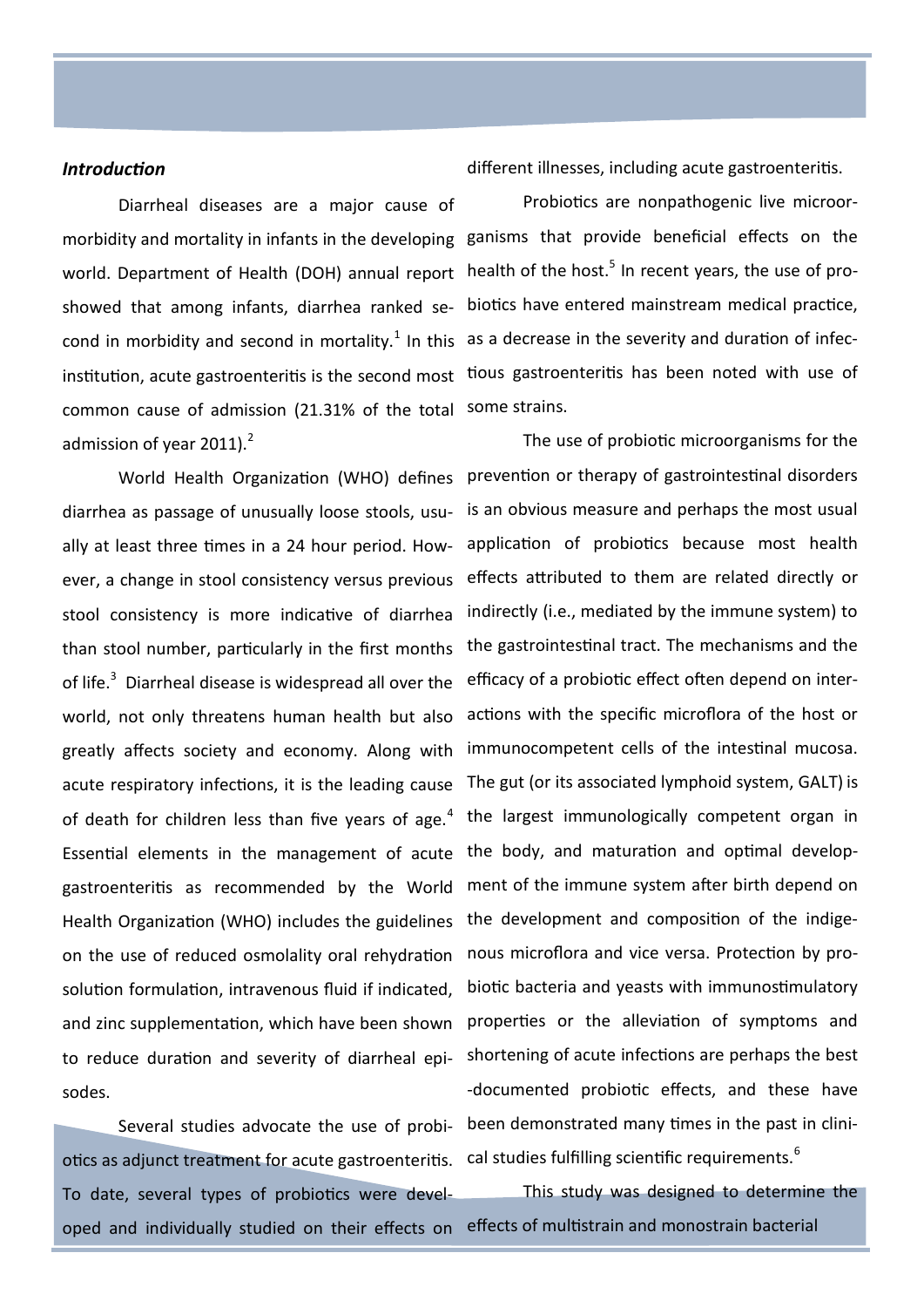probiotics, and yeast probiotics on the duration of *Methodology* hospital stay of patients admitted for acute gastroenteritis.

#### **General Objective:**

To evaluate the effect of probiotics using multistrain and monostrain bacteria and yeast on the clinical course of diarrhea in patients aged 6 months to 60 months admitted at Region I Medical Center, Dagupan City, April-May 2012.

#### **Specific Objectives:**

- 1. To determine the duration of hospital stay of patients with acute diarrhea who received:
- a. multistrain bacterial probiotics supplementation
- b. monostrain bacterial probiotics supplementation
- c. yeast probiotics supplementation
- d. placebo probiotic
	- 2. To determine the significant differences among those given multistrain and monostrain bacterial and yeast probiotics compared to pla-The following were the exclusion criteria: cebo on the duration of hospital stay of patients
	- 3. To observe adverse events related to the use illness; of mutistrain/monostrain bacterial probiotics and yeast probiotics

# **Study Population**

Children aged 6-60 months of either sex who were sufficiently ill to be admitted at the Region 1 Medical Center at Dagupan City, Pangasinan with a clinical diagnosis of acute gastroenteritis from April to May 2012 were considered in the study. Diagnosis of acute gastroenteritis were based on the presence of episodes of loose bowel movement with the presence of signs of dehydration, which may include irritability, sunken fontanelle, sunken eyeballs, poor skin turgor and inability to feed. After informed consent was obtained from the parents of eligible patients, they were entered into the study. The following were the inclusion criteria:

- 1. Patients aged 6 months to 60 months old;
- 2. Admitted for Acute Gastroenteritis with moderate to severe signs of dehydration;
- 3. Diarrhea of less than two weeks duration; and
- 4. Gastroenteritis was not due to other disease processes.

1. intractable vomiting;

2. any intake of antibiotics before or during the

3. diagnosed case of Crohn's disease, short gut syndrome, and ulcerative colitis;

4. presence of severe respiratory infection, meningitis, congenital heart disease, or another gross congenital malformation and malnutrition; and 5. bloody diarrhea.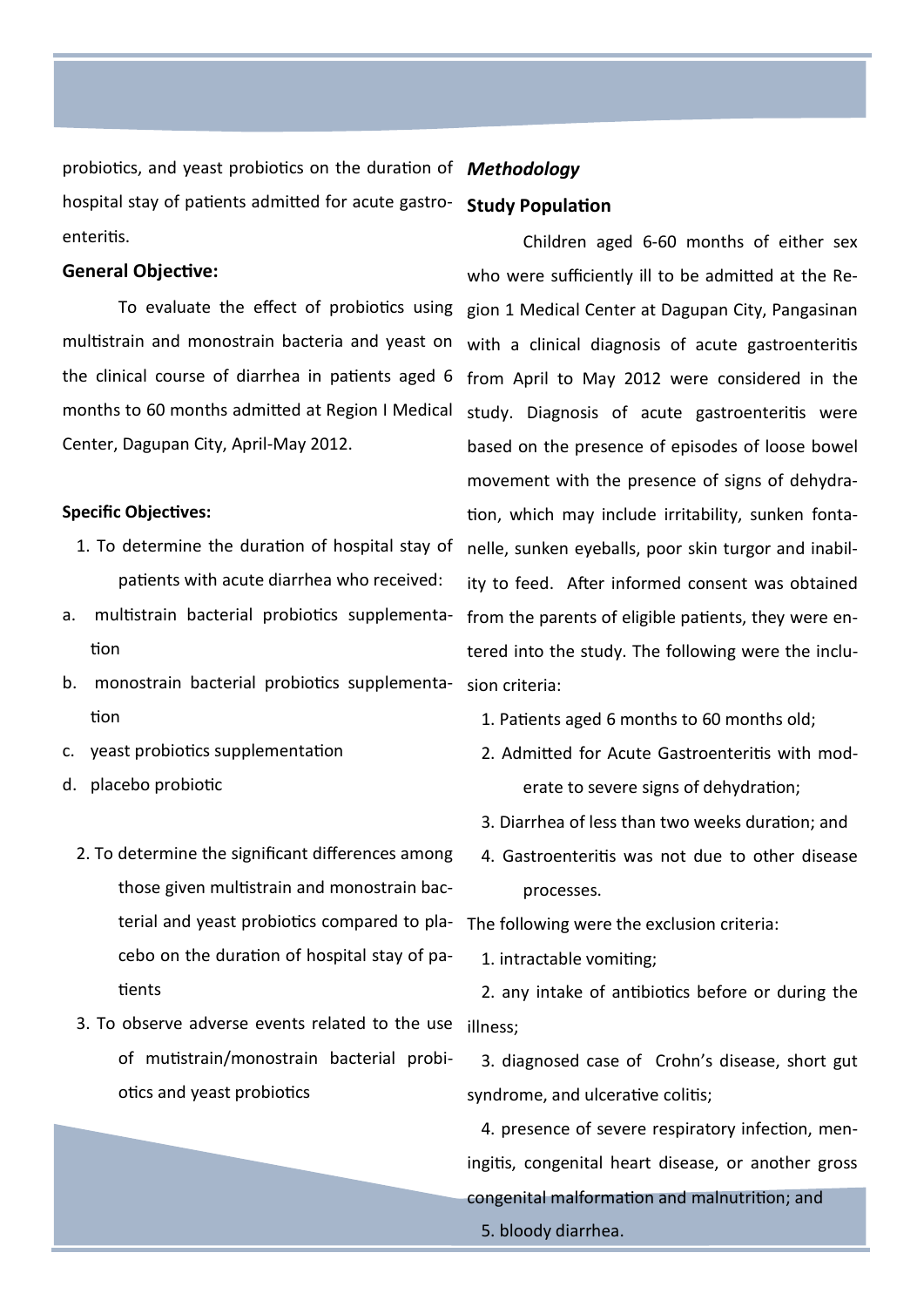troenteritis were randomized to receive either pro-respective medication sheets. biotics or placebo using random numbers. The ran-Criteria for discharge of patients include: domization codes remained sealed until the blinded analysis had been carried out. For comparisons, patients were randomly assigned into groups to receive supplements of 1. multistrain bacterial probiotics 2. monostrain bacterial probiotics 3. yeast probiotics 4. placebo for probiotics.

All patients in the study received zinc sup-**Research Design** plementation at a dose 20 mg once daily for patients 6 months or more. Multistrain and monos-ing randomized, double blind placebo controlled train bacterial probiotics were given at a dose of 1 sachet once a day, given with or after food intake. Yeast probiotics was given 1 sachet twice a day. It can be added to food, water or milk according to the recommendations of the manufacturer. Multistrain probiotic used contains 1 billion CFU per sachet of probiotic cultures including Lactobacillus tics. To compare the length of hospital stay of the casei, Lactobacillus rhamnosus, Streptococcus thermophilus, Bifidobacterium breve, Lactobacilus acidophilus, Bifidobacterium infantis, Lactobacillus test was employed at P <0.05 level of significance. bulgaricus, and Bifidobacterium longum. Monostrain probiotic which contain 3 billion CFU of Lactobacillus casei.

Yeast Probiotic used contains Saccharomyces boulardii 250mg per sachet. Placebo for probiotics consisted of the flour base. Both the partici-in each of two groups, those who received multi-

All patients admitted as cases of acute gas-searcher or a nurse cohort and indicated in their

- 1. good oral intake i.e. no vomiting, with restoration of appetite as compared to the premorbid state;
- 2. decreased frequency of purging; and
- 3. resolution of the signs and symptoms of dehydration.

This is a prospective cohort research utilizclinical trial with intention to treat, evaluating the comparative efficacy of all the treatment arms including placebo on the duration of hospital stay of patients with acute diarrhea.

#### **Statistical Treatment**

Data were analyzed using descriptive statisthree different treatment groups to placebo, nonparametric test of individual Pearson's chi-square (Actual p values were computed in relation to the placebo.))

#### **RESULTS**

pants and those administering and evaluating the strain and mono-strain bacterial probiotics. There patients were unaware of the treatment allocation were 31 patients who received yeast probiotics, (double blinded). Compliance with study treatment while 34 patients received the placebo an almost was evaluated by direct observation by the re-equal distribution among the 4 groups (Table 1)One hundred twenty nine (129) patients were included in this study. There were thirty two patients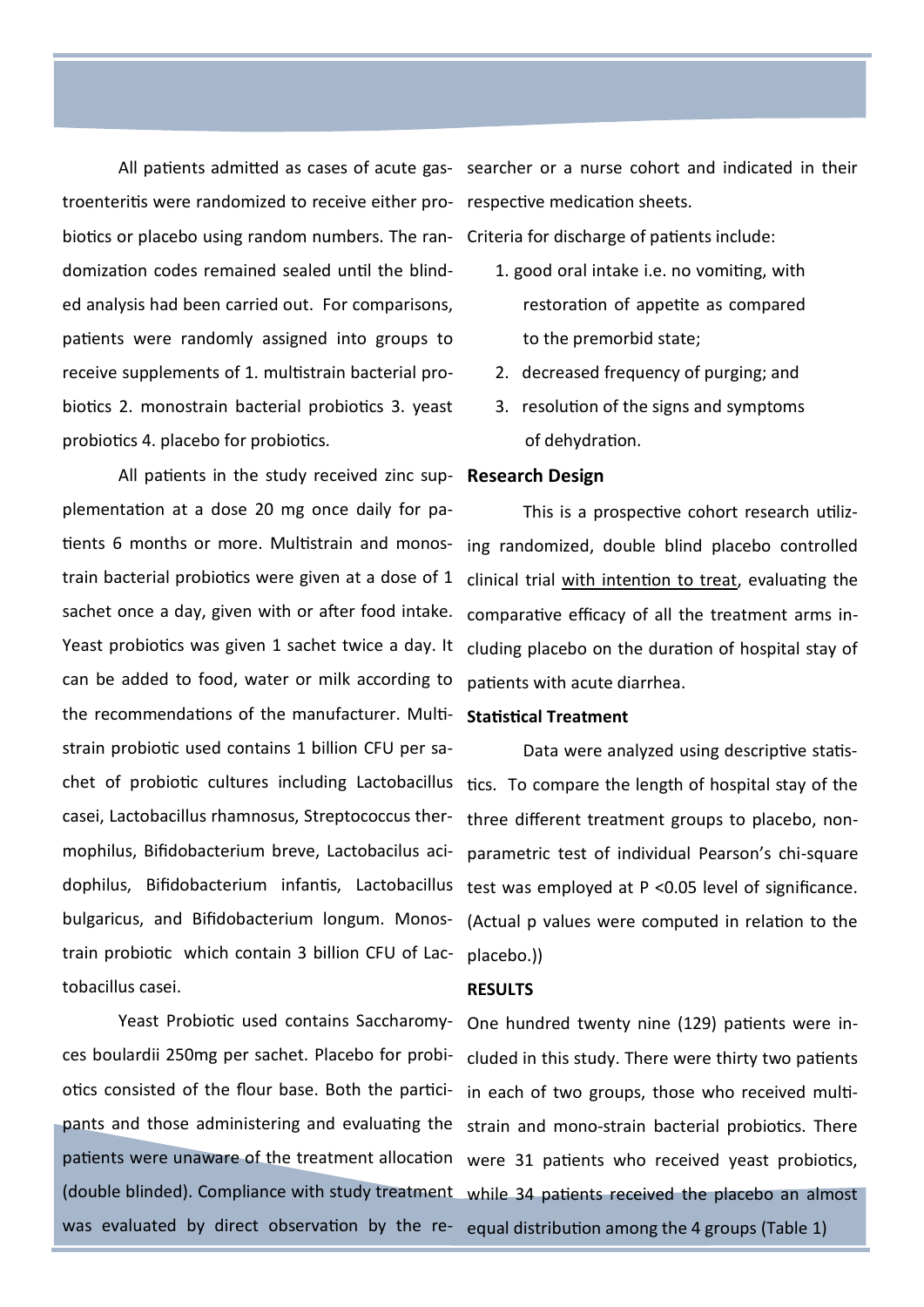| Table 1. Distribution of the study population on |  |
|--------------------------------------------------|--|
| the 4 treatment arms                             |  |

| <b>Treatment Group</b>   | No. of cas- | Percentage |
|--------------------------|-------------|------------|
|                          | es          |            |
| 1. Multi-strain bacteri- | 32          | 24.8%      |
| al                       |             |            |
| Probiotc                 |             |            |
| 2. Mono-Strain Bacte-    | 32          | 24.8%      |
| rial                     |             |            |
| Probiotic                |             |            |
| 3. Yeast Probiotic       | 31          | 24 %       |
| 4. Placebo               | 34          | 26.4 %     |
| <b>TOTAL</b>             | 12          | 100 %      |
|                          |             |            |

As to gender distribution, there were more females at 73 cases (56.6 %) compared to 56 males (43.5 %) admission of Acute Gastroenteritis cases at Region I Medical Center.

Age distribution of patients included in this study is reflected in Figure 1. The result shows that majority of patients were >1-3 years old with 69 (53.5%) followed by >3-5 years old which comprises 34 (26.4%) and 26 (20.2%), respectively.





Data in Figure 2 reveal that majority of cases  $(n = 83)$  admitted with acute gastroenteritis were on mixed feeding (breastmilk + formula milk) roughly at 64.3%, followed by breastfed children with 26 (20.2%) and bottlefed children with 20 (15.5%). This result showed that feeding habit (significantly) affects the occurrence of diarrhea in children.

The length of hospital stay of patients who received different treatment conditions (probiotic supplementation and placebo) can be seen in Tables 2A-C. The comparative difference in the duration of hospital stay between the probiotics groups and placebo imply the efficacy of probiotics supplementation. Tables 2A and 2B reveal the same results. They showed that the two bacterial probiotics groups and the placebo have majority of their patients staying in the hospital for 1 to 2 days with 77.2% of the cases. Fifteen (22.8%) of them had hospital stay for 3 or more days. The mean hospital stay of patients was 2.18 days in the multistrain and monostrain bacterial probiotics group and 2.58 days for the placebo.. There is no observed significant statistical difference between the multistrain bacterial probiotics group and the placebo group and the monostrain probiotic groups with the placebo in relation to the length of hospital stay of patients.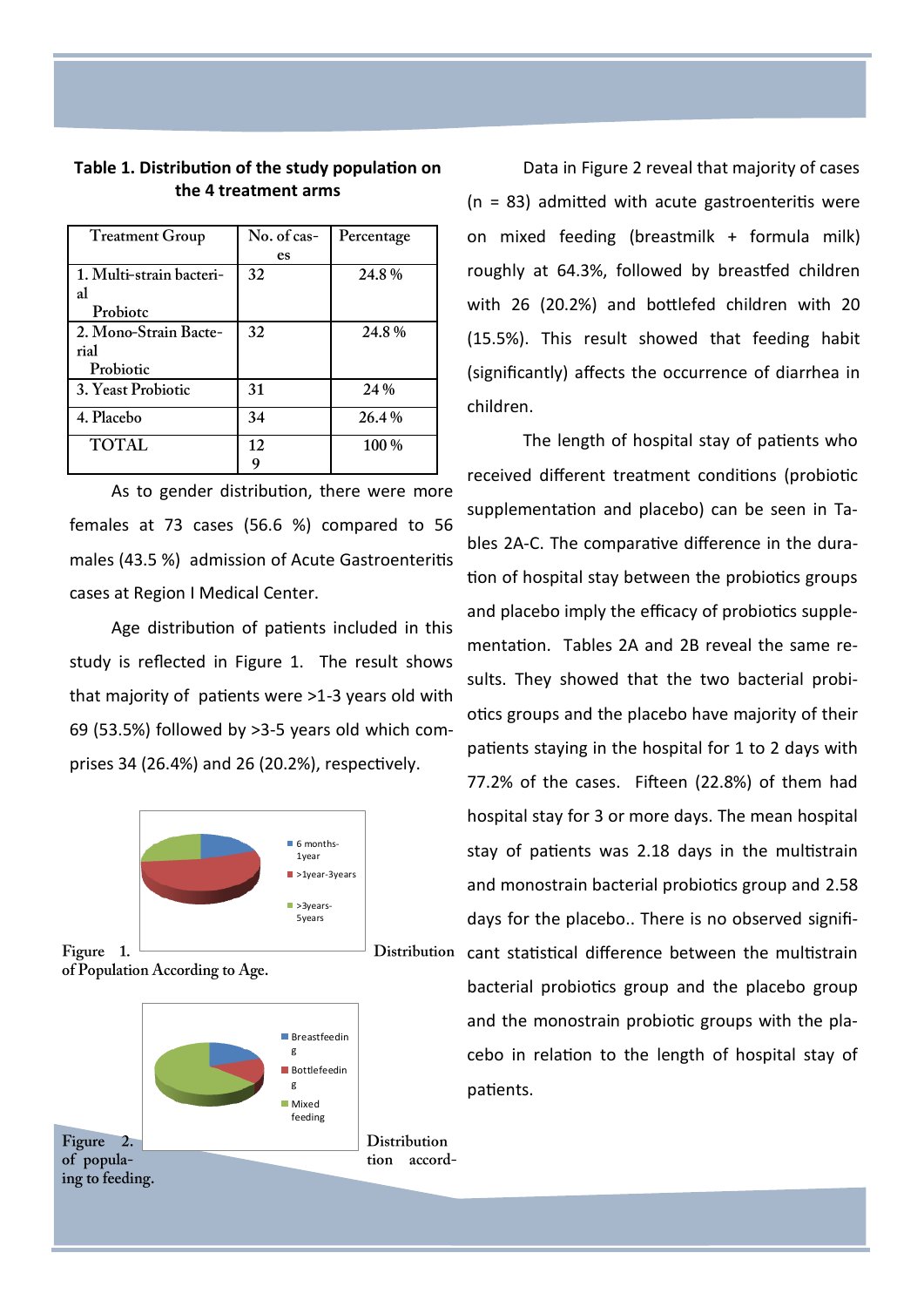| Intervention          | <b>HOSPITAL STAY</b>   |             | Mean        | Pearson Chi-square |
|-----------------------|------------------------|-------------|-------------|--------------------|
|                       | $1-2$ days             | 3 days and  | Hospital    | 3.700              |
|                       |                        | more        | Stay        |                    |
| Multistrain Bacterial | 28(87.5%)              | 4(12.5%)    | $2.18$ days |                    |
| Probiotics            |                        |             |             |                    |
| Placebo               | 23(67.6%)              | 11(32.4 %)  | $2.58$ days |                    |
| <b>TOTAL</b>          | 51 (77.2 %             | 15 (22.8 %) |             |                    |
|                       | Chi-Square $p = 0.054$ |             |             |                    |

# **Table 2A. Length of Hospital Stay Between Cases with Multi-strain Probiotics Supplementation and on those on Placebo**

# **Table 2 B. Length of Hospital Stay Between Cases with Monostrain Probiotics**

| Intervention            | <b>HOSPITAL STAY</b>   |             | Mean Hospital | Pearson Chi-square |
|-------------------------|------------------------|-------------|---------------|--------------------|
|                         | $1-2$ days             | 3 days and  | Stay          |                    |
|                         |                        | more        |               |                    |
| <b>Yeast Probiotics</b> | 28(90.3%               | 4(12.5%)    | $2.18$ days   | 3.700              |
| Placebo                 | 23(67.6%)              | 11(32.4%)   | $2.58$ days   |                    |
| <b>TOTAL</b>            | 51 (77.2 %)            | 15 (22.8 %) |               |                    |
|                         | Chi-Square $p = 0.054$ |             |               |                    |

## **Supplementation and those on Placebo**

# **Table 2C. Length of Hospital Stay Between Cases with Yeast Probiotics Supplementation and those on Placebo**

| Intervention              |             |  | <b>HOSPITAL STAY</b> |             | Pearson Chi-square |
|---------------------------|-------------|--|----------------------|-------------|--------------------|
|                           | $1-2$ days  |  | 3 days and           | Stay        |                    |
|                           |             |  | more                 |             |                    |
| <b>Yeast Probiotics</b>   | 28(90.3%    |  | 3(9.7%)              | $2.09$ days | 4.934              |
| Placebo                   | 23(67.6%)   |  | 11(32.4%)            | $2.58$ days |                    |
| <b>TOTAL</b>              | 51 (78.5 %) |  | 14 (21.5 %)          |             |                    |
| Chi-Square<br>$p = 0.026$ |             |  |                      |             |                    |

Table 2C revealed the efficacy of yeast probiotics supplementation in relation to length of hospital stay of patients. Majority of patients in both groups stayed in the hospital for 1 to 2 days with 51 (78.5%). Fourteen (21.5%) of them had hospital stay for 3 or more days. The mean average hospital stay of patients was 2.09 days in the yeast probiotics group and 2.58 days for the placebo group. Statistically significant difference is observed in the duration of hospital stay between yeast probiotics group and placebo group ( $P < .05$  level). There were no adverse events observed during the course of treatment associated with probiotics.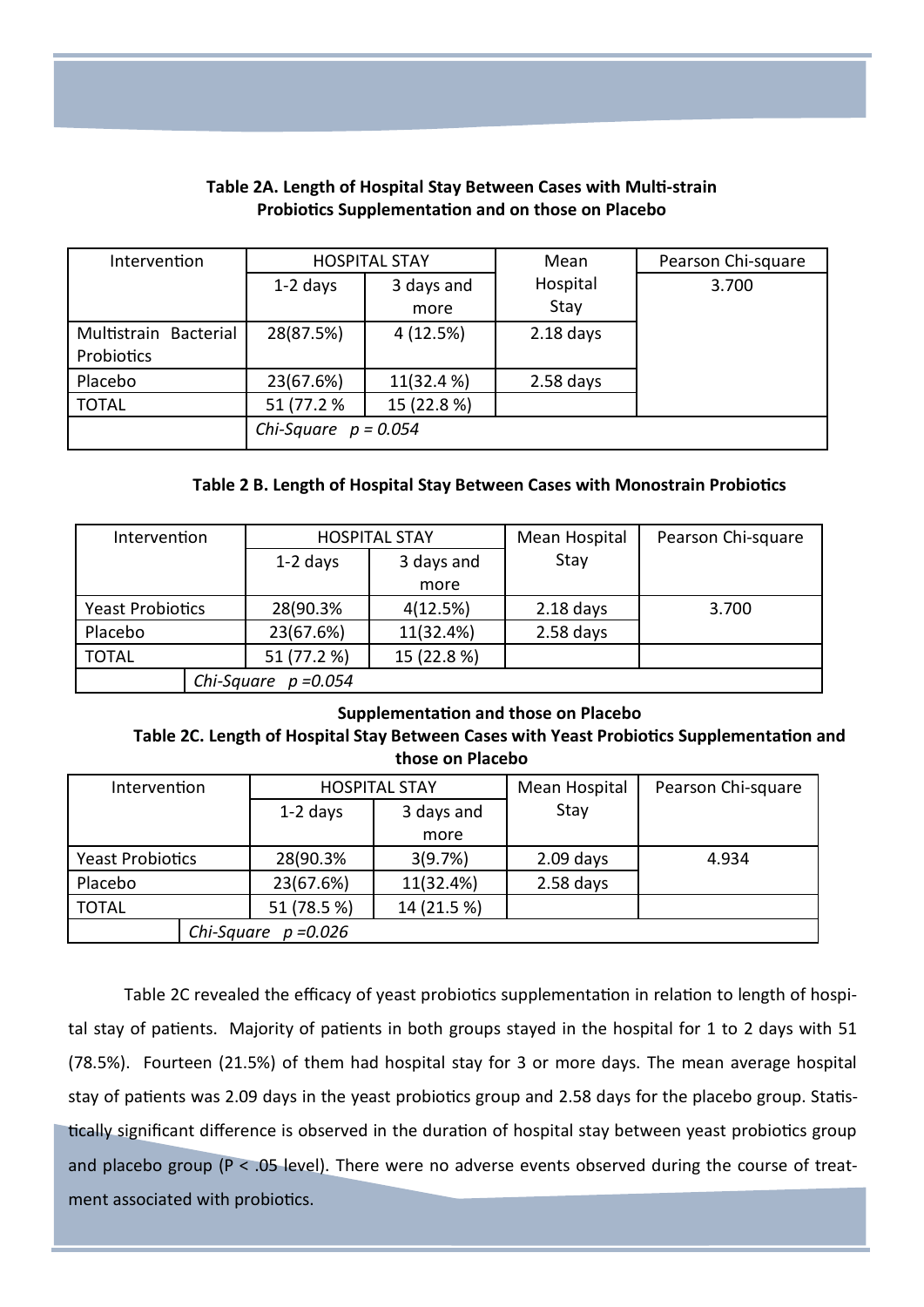#### *Discussion*

Treatment of diarrhea by administering living or dried bacteria to restore a disturbed intestinal microflora has a long tradition. Yogurt had originally been developed in Spain and introduced into the market as an inexpensive, easy to prepare, and easily available remedy against diarrhea in children. There were earlier reports on the successful well. However, most were case reports and open studies rather than well-documented, randomized, two decades, investigations in probiotic microorganisms by in vitro studies, animal experiments, and appropriate well-designed clinical studies have put this "bacteriotherapy" on a more rational ba $s$ is. $6$ 

specific microflora of the host or immunocompe- atopy.<sup>8</sup> tent cells of the intestinal mucosa. The gut (or its associated lymphoid system, GALT) is the largest be more effective and more consistent than that of immunologically competent organ in the body, and a monostrain probiotic. Colonization of an ecosysmaturation and optimal development of the im-tem providing a niche for more than 400 species in mune system after birth depend on the develop-combination with individually determined hostment and composition of the indigenous microflora factors is anticipated to be more successful with and vice versa.<sup>6</sup> Many strains of probiotic microor- multistrain (multispecies) probiotics than with moganisms have been shown to inhibit growth and nostrain preparations.<sup>9</sup> Famularo et al. (1999) have metabolic activity as well as the adhesion to intesti- envisaged that probiotic preparations containing nal cells of enteropathogenic bacteria (*Salmonella,*  bacteria of only one strain have little chances of

*Shigella,* enterotoxigenic *E. coli, or Vibrio cholerae*) to modulate (temporarily) the intestinal microflora and to have immunostimulatory or -regulatory properties.<sup>7</sup>

use of *Enterococcus faecium/faecalis*, strains of tion of pathogenic microorganisms, adherence to Escherichia coli, or freshly isolated members of the the cellular surface of the mucosa, and competition patients' own intestinal microflora as a remedy as for fermentable substrates or receptors, strengthdouble-blind, controlled clinical studies. In the last tamine, short-chain fatty acids, conjugated linoleic The mechanisms and the efficacy of a probi-bifidobacteria, alleviates of prevents disorders, otic effect often depend on interactions with the such as rotavirus diarrhea, lactose intolerance and Suggested mechanisms for the effects on the intestinal microflora are lowering the intestinal pH, the production of bactericidal substances such as organic acids,  $H_2O_2$  and bacteriocines, agglutinaening the barrier effect of the intestinal mucosa, release of gut-protective metabolites (arginine, gluacids), binding and metabolism of toxic metabolites, immunologic mechanisms, or regulation of the intestinal motility and mucus production. $^7$  Ample laboratory evidence show that ingestion of probiotic microbes, especially lactic acid bacteria and

Functionality of a multistrain probiotic could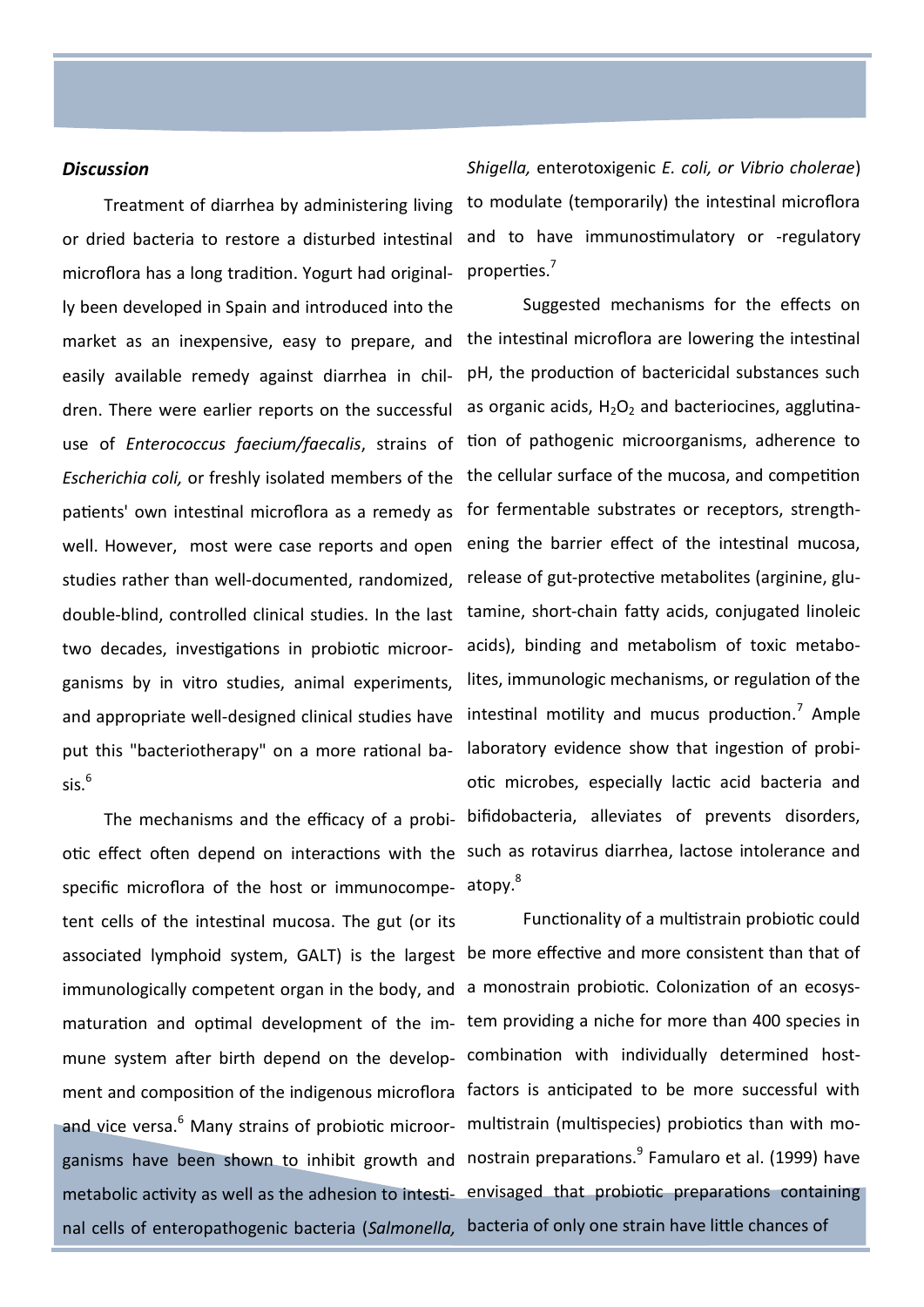successfully colonizing the GI-tract.<sup>10</sup> Furthermore, tween the use of bacterial probiotics as contrasted should consist of a combination of strains<sup>12</sup>. In of the test ( $\alpha$  level). 1992 a group of probiotic experts concluded that the optimal prophylactic culture is a mixed one: 'Different strains can be targeted toward different ailments and can be blended into one preparation' (Sanders, 1993).<sup>13</sup> Mixed cultures may contain bacteria that complement each other's health effect and thus have synergistic probiotic properties.

A study by Rosenfeldt et al. indicates the efficacy of a mixture of L. rhamnosus and L. reuteri used at high doses  $(10^{11}$  CFU 2x a day) in treatment of acute diarrhea in children. By comparison with a control, the probiotic mixture reduced hospital stay and viral shedding. Although the study did not compare the mixture to individual strains, the authors noted that the combination seems to be no more effective than a single-strain probiotic, Lactobacillus GG.<sup>14</sup>

This study supports the use of probiotics as adjunct treatment in the management of acute diarrhea, especially in shortening the duration of hospital stay of patients. Although statistically not significant at  $P < 0.05$  level, the use of bacterial mono or multi-strain probiotics may still be beneficial as seen from the trend in the data presented. The ability to differentiate significant effects be-

probiotics are expected to control multi-factorial to placebo could have been maximized if the test diseases demanding a variety of probiotic proper-had an increased power to discriminate (1-β) by ties, whereas such properties are strain-specific.<sup>11</sup> enrolling more of the study population through Dunne et al. (1999) have suggested that probiotics lengthening the study period or increasing the size

> Some studies used the yeast probiotics (Saccharomyces boulardii) as monostrain probiotics in comparing with the multistrain bacterial probiotics. Grandy et al. observed a reduction in rotavirus diarrhea in groups taking both singleand multi-strain products. The duration of fever was only reduced in the single strain group despite the multistrain product also containing that single strain (Sacc. Boulardii). This suggests that the strain-specific effect was diminished either by dose reduction of that particular strain, or by the presence of competitive probiotics. in the multistrain product (Sacc. boulardii competes for nutrients or binding sites).<sup>15</sup>

> S. boulardii is the only yeast commercialized for human use, and consequently the single preparation formally recognized as probiotic.<sup>16</sup> In this study, yeast probiotics significantly shorten the hospital stay of patients admitted for acute diarrhea. This supports the study done by Villaruel et al., concluding that S. boulardii, as an adjuvant to ORS, decreased the duration of diarrhoea, accelerated recovery and reduced the risk of prolonged diarrhea.<sup>17</sup>

> *Saccharomyces boulardii* possesses many properties that make it a potential probiotic agent,